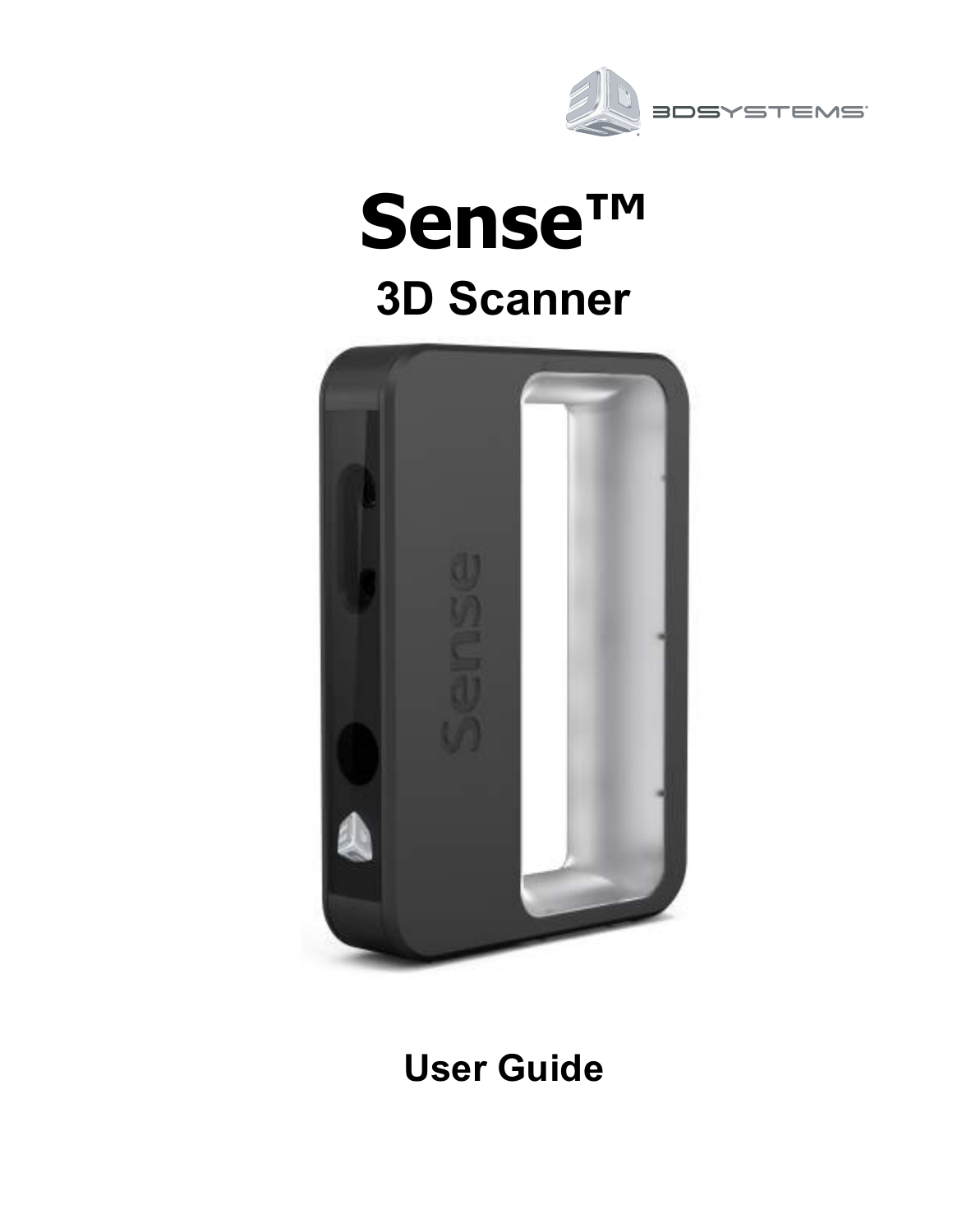## COPYRIGHT NOTICE

© 2014 by 3D Systems, Inc. All rights reserved. This document is subject to change without notice. This document is copyrighted and contains proprietary information that is the property of 3D Systems, Inc. Cubify, 3D Systems, and the 3D Systems logo are registered trademarks, and Sense is a trademark, of 3D Systems, Inc. Use of the Cubify.com website constitutes acceptance of its Terms of Service and Privacy Policy.

#### **FCC NOTICE**

This equipment has been tested and found to comply with the limits for a class "A" digital device, pursuant to Part 15 of the FCC Rules. These limits are designed to provide reasonable protection against harmful interference. This equipment generates, uses, and can radiate radio frequency energy and, if not installed and used in accordance with the instruction manual, may cause harmful interference to radio communications. Operation of this equipment in a residential area is likely to cause harmful interference in which case the user will be required to correct the interference at their expense.

#### **COMPLIANCE**

This equipment conforms with International Electric Committee (IEC) 60950-1 and (IEC) 60825-1 and meets the requirements of the applicable EC directives.

#### **WARRANTY**

3D Systems warrants that the Sense 3D scanner will be free from defects in materials and workmanship, during the applicable warranty period, when used under the normal conditions described in the documentation provided to you, including the respective User Guide. 3D Systems will promptly repair or replace the Scanner, if required, to make it free of defects during the warranty period. This warranty excludes repairs required during the warranty period because of abnormal use or conditions (such as riots, floods, misuse, neglect or improper service by anyone except 3D Systems or its authorized service provider). The warranty period for the Scanner is twelve (12) months and shall start the date Your Scanner is purchased. For consumers who are covered by consumer protection laws or regulations in their country of purchase or, if different, their country of residence, the benefits conferred by our standard warranty are in addition to, and operate concurrently with, all rights and remedies conveyed by such consumer protection laws and regulations, including but not limited to these additional rights.

THIS WARRANTY IS THE ONLY WARRANTY PROVIDED FOR THE SENSE 3D SCANNER. TO THE MAXIMUM EXTENT PERMITTED BY LAW, 3D SYSTEMS EXPRESSLY DISCLAIMS ALL OTHER WARRANTIES FOR THE SENSE 3D SCANNER AND EACH OF ITS COMPONENTS, WHETHER THOSE WARRANTIES ARE EXPRESS, IMPLIED OR STATUTORY, INCLUDING WARRANTIES OF MERCHANTABILITY AND FITNESS FOR INTENDED OR PARTICULAR PURPOSES.

#### **LIMITATION OF LIABILITY**

3D SYSTEMS WILL NOT BE RESPONSIBLE FOR CONSEQUENTIAL, EXEMPLARY OR INCIDENTAL DAMAGES (SUCH AS LOSS OF PROFIT OR EMPLOYEE'S TIME) REGARDLESS OF THE REASON. IN NO EVENT SHALL THE LIABILITY AND/OR OBLIGATIONS OF 3D SYSTEMS ARISING OUT OF THE PURCHASE, LEASE, LICENSE AND/OR USE OF THE EQUIPMENT BY YOU OR OTHERS EXCEED THE PURCHASE PRICE OF THE SENSE 3D SCANNER.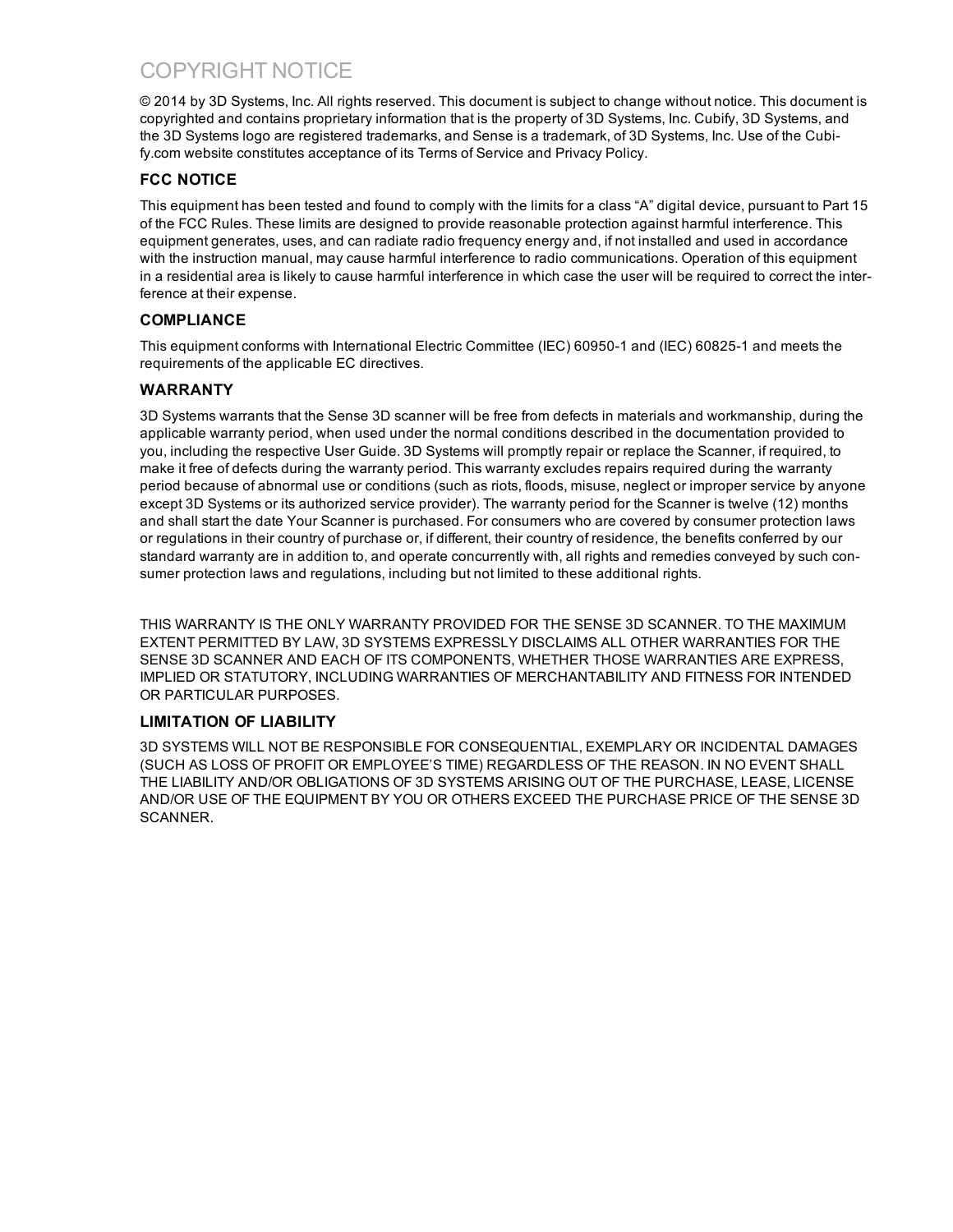## TABLE OF CONTENTS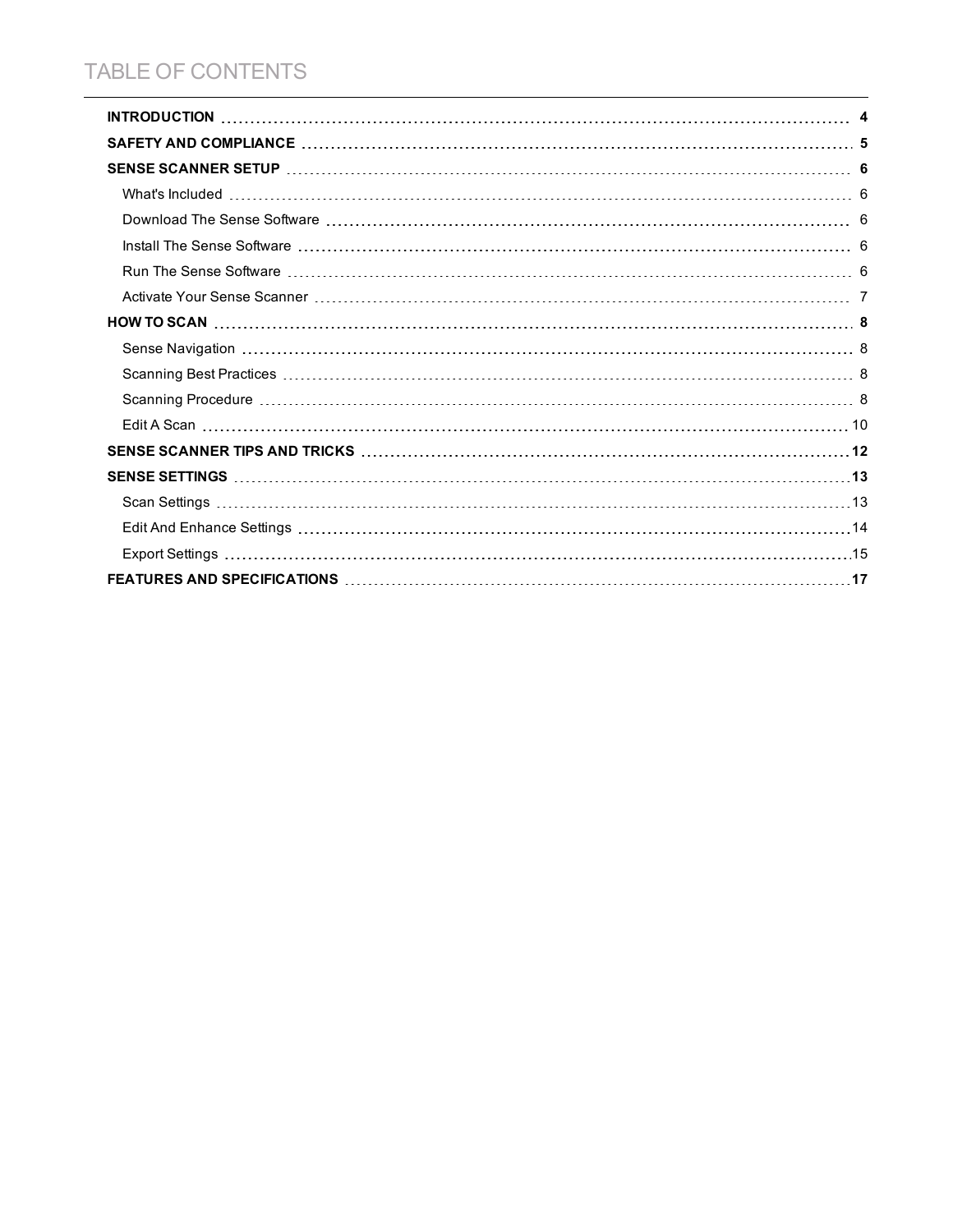## <span id="page-3-0"></span>INTRODUCTION

You can think of scanning as a sort of physical photography. By scanning a physical object, you can create a 3D digital model. Unlike traditional photography, however, you can use the digital model to return to the physical mode by sending the image to a 3D printer.

You can also use Cubify Sculpt to import your scan, where you can then manipulate the scan as you would a clay model. You can add texture, mash up multiple models, add color, and design with symmetry. The final model you create in Cubify Sculpt is a 3D print-ready file.

The Sense 3D scanner gives you the ability to observe a scene in three dimensions and then translates the observations into a 3D model. You can then use various Geomagic applications to translate the scans into information such as:

- Identification of people and their body properties
- Classification of objects such as furniture, packages, and so on
- Measurements such as size and volume
- Location of walls and floor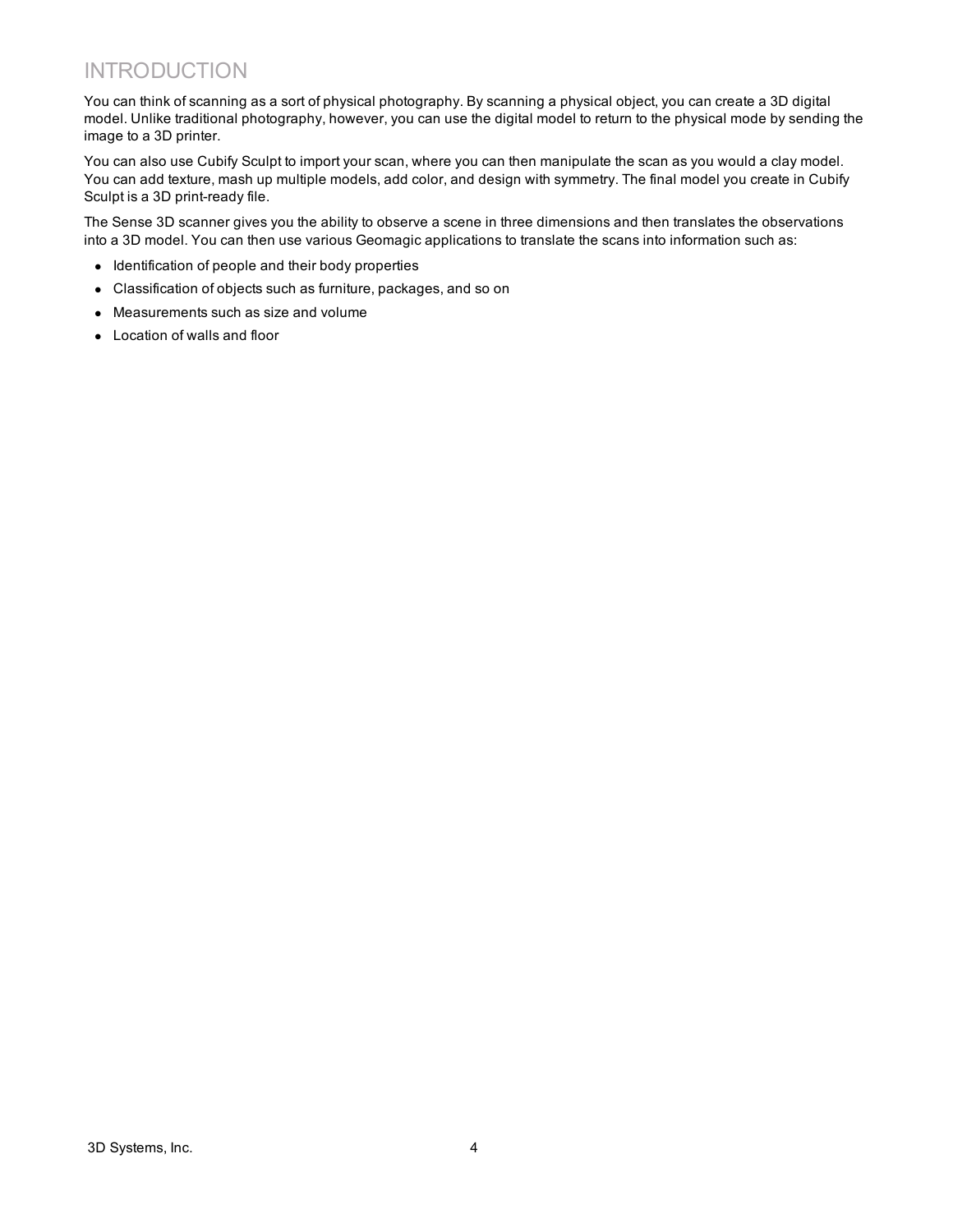### <span id="page-4-0"></span>SAFETY AND COMPLIANCE

**CAUTION: Indicates something may happen that could cause loss of data, damage to equipment, or could cause personal injury.**

#### SAFETY GUIDELINES

- Follow all safety rules in this section and observe all cautions and warnings in this guide.
- To avoid damage to the laser projector, do not open the Sense 3D scanner casing. Doing so will void your warranty.
- It is important that the scanner operates in the temperature range of between 10 $^{\circ}$ C and 40 $^{\circ}$ C for optimal use. Higher or lower temperatures may alter the scanner's performance, resulting in the scanner malfunctioning.
- The sensor is a class 1 laser product, certified by an external party to adhere to IEC 60825 safety requirements. The Sensor is compliant with part 1 of the IEC 60825 publications - "Safety of laser products."

**CAUTION: Use of controls or adjustments or performance of procedures other than those specified herein may result in hazardous radiation exposure.**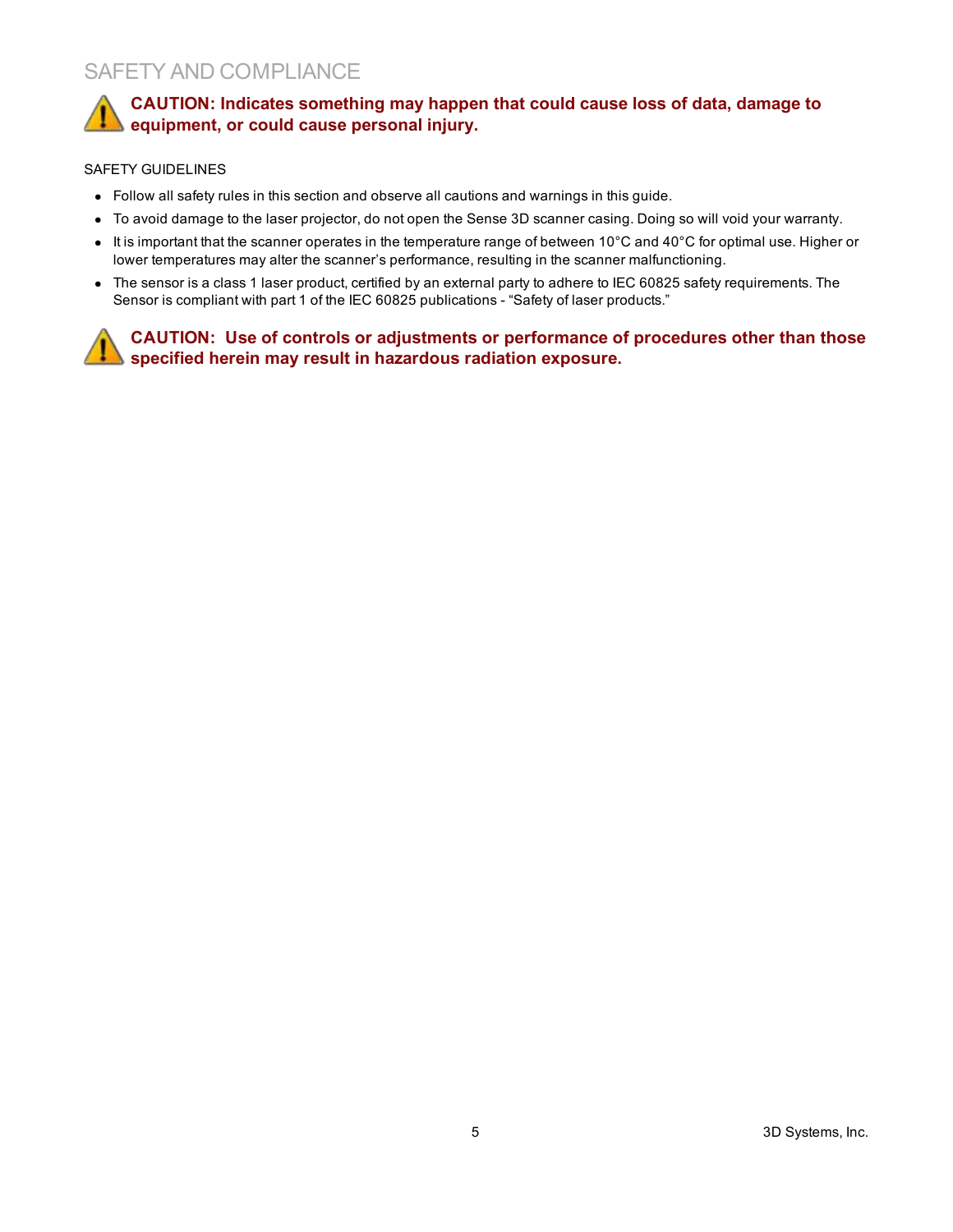## <span id="page-5-0"></span>SENSE SCANNER SETUP

<span id="page-5-1"></span>Unpack and set up your scanner and scanner software before you get started with the basics of scanning.

#### **WHAT'S INCLUDED**

Included in the box is the Sense 3D scanner with attached USB cable and the Quick Start Guide.

Remove the scanner from the box and plug the USB cable into your computer.



#### <span id="page-5-2"></span>**DOWNLOAD THE SENSE SOFTWARE**

- 1. Navigate to Cubify.com.
- 2. Click **Cubes+** > **Sense**.
- 3. Click **Tech Specs**.
- 4. Click **Download Software** for your operating system.

#### <span id="page-5-3"></span>**INSTALL THE SENSE SOFTWARE**

Follow the instructions to complete the software download and installation.

After the software is installed, you link the scanner to a Cubify account.

#### <span id="page-5-4"></span>**RUN THE SENSE SOFTWARE**

When you installed the Sense software, a shortcut was created on your desktop. Use the shortcut to open the application.

**Note:** If the scanner is not connected to your computer, a message will state "Device not connected." Plug the USB connector for the scanner into the USB port on your computer.

You will then be prompted to activate your Sense 3D scanner.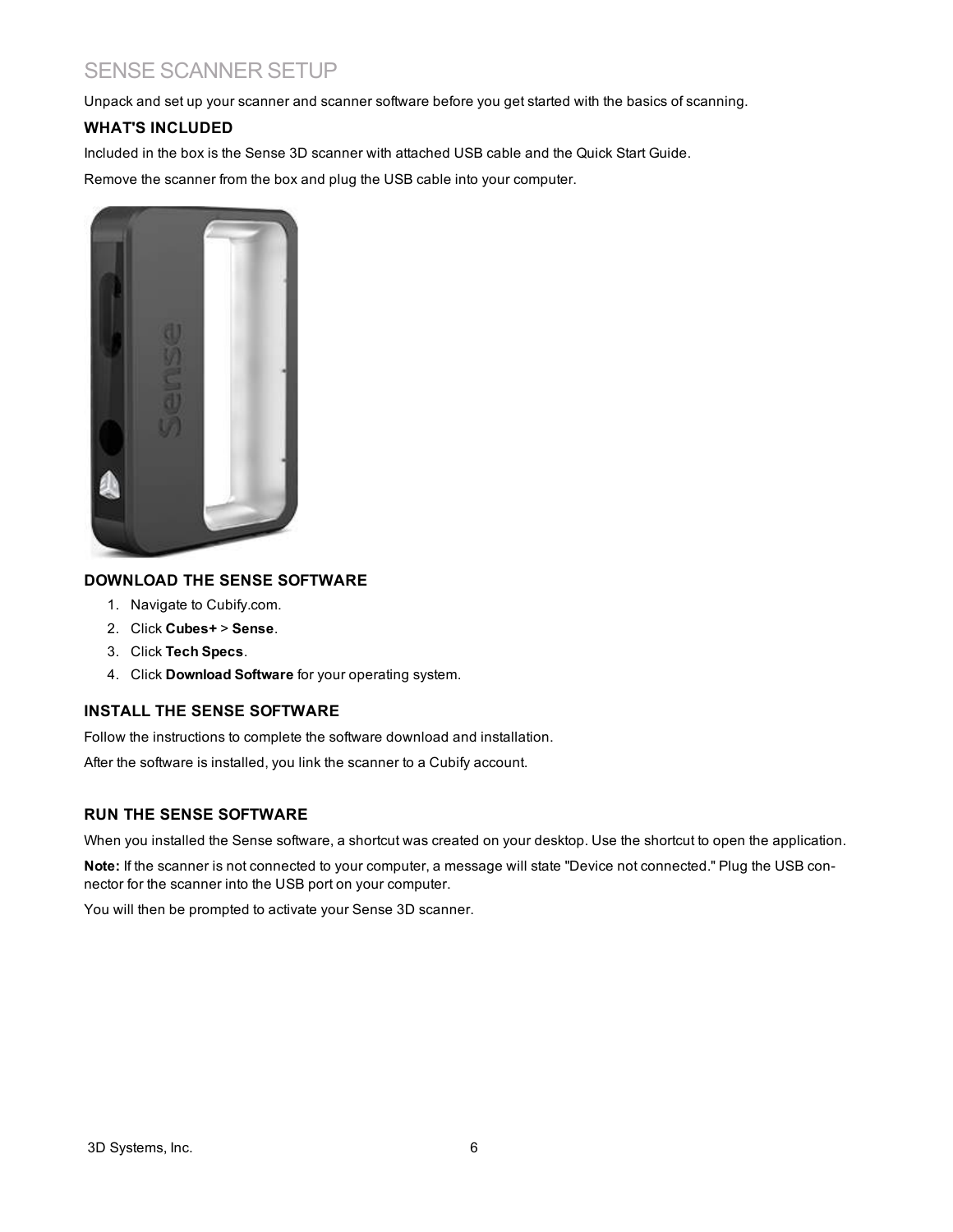<span id="page-6-0"></span>

| <b>Welcome to Sense</b>                                                                                                       |
|-------------------------------------------------------------------------------------------------------------------------------|
| Before we get started, you will have to activate your scanner through our<br>website. You will need your device senal number. |
| <b>LION/TODAY</b>                                                                                                             |
| Get activation code from Cubity.com                                                                                           |
| I have an activation code                                                                                                     |

• If you have not linked your Sense 3D scanner to your Cubify account and have not received a 4-digit activation code, click **Get activation code from Cubify.com**. Log in to retrieve the code.

**Note:** If you do not have a Cubify account, go to **www.Cubify.com/sense**. Click **My Cubify**, and then click **Sign up now**. Fill out the required information, and click **Sign Up**. You must then log in to get the activation code.

| <b>Activate your Sense</b>               |                                                                      |
|------------------------------------------|----------------------------------------------------------------------|
| Sense software for Windows               | Activating your Sense is a simple two-step process that unlocks your |
|                                          | Enter the serial number of your Sense and click Activate             |
| software to activate and start using it. | You will receive an activation code that you need to enter into your |
| Serial Number                            |                                                                      |
|                                          | <b>ACTIVATE</b>                                                      |
| Sense. Your activation code is:          | Congratulations! You have successfully activated your                |

- <sup>l</sup> After you have the 4-digit activation code, return to the Sense software and click **I have an activation code**.
- <sup>l</sup> Enter the code, and click **Activate scanner**.

You're now ready to begin scanning.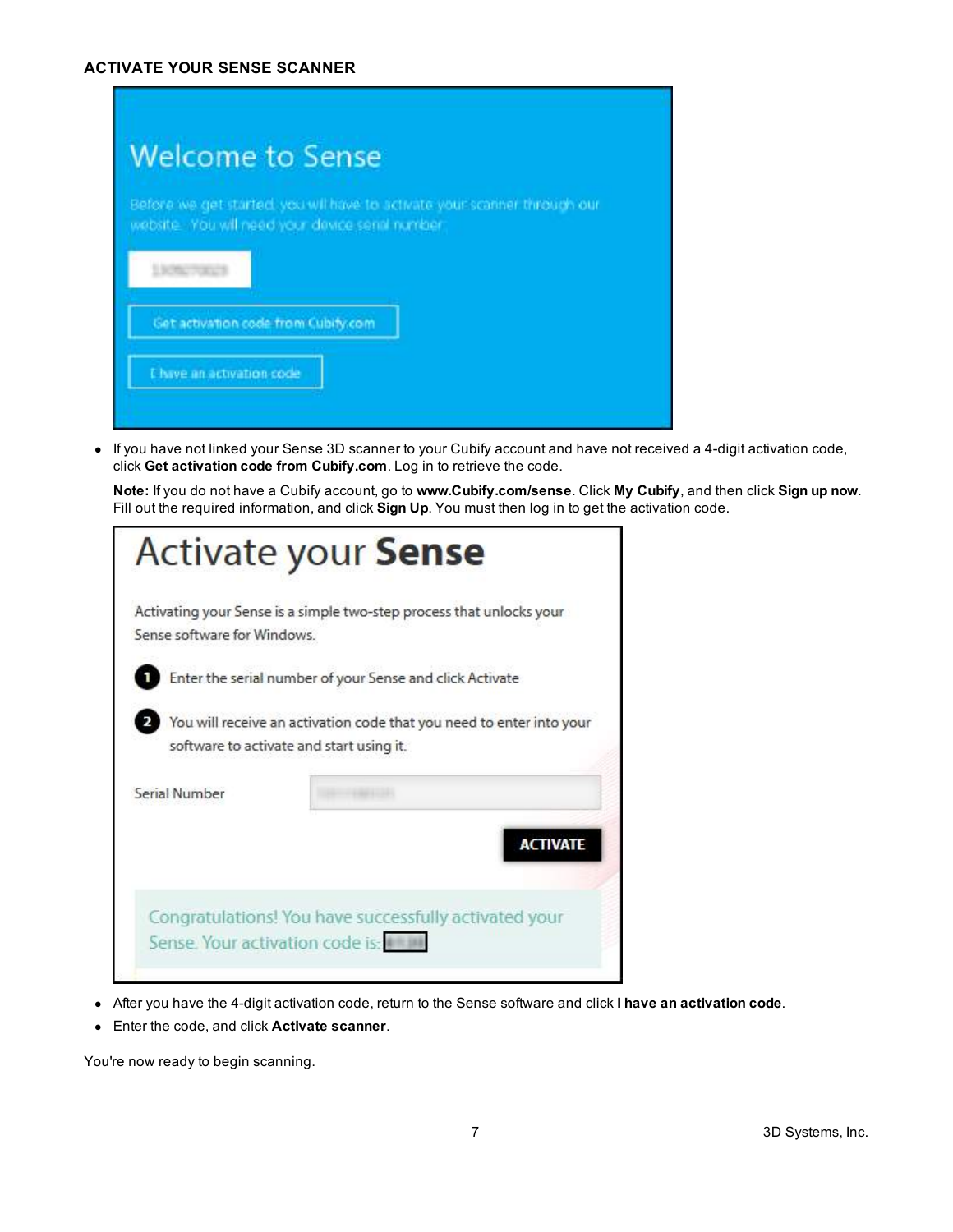## <span id="page-7-1"></span><span id="page-7-0"></span>HOW TO SCAN

#### **SENSE NAVIGATION**

Refer to the following image for keyboard and mouse navigation to use while you're scanning:



#### <span id="page-7-2"></span>**SCANNING BEST PRACTICES**

Many practices that ensure good photography also apply to scanning. Your subject should be facing the light source in order to minimize shadows and enhance colors. Position your subject so that you have 360-degree clearance and can scan from all angles.

#### <span id="page-7-3"></span>**SCANNING PROCEDURE**

Using the Sense 3D scanner, you can scan people or objects.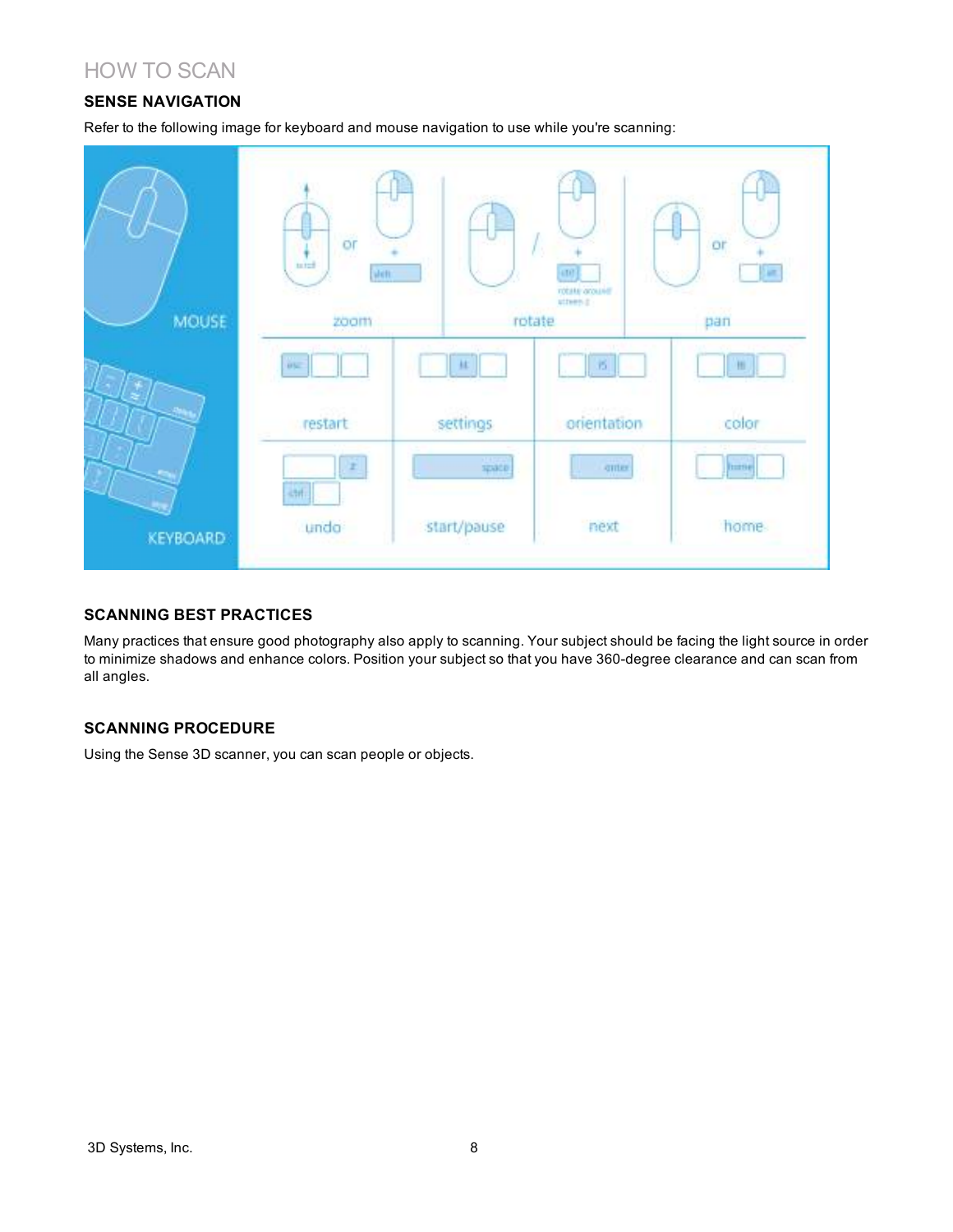- 1. Select what to scan, an object or a person.
	- **.** If you select **Object**, choose the appropriate object size.



- **n** Small objects: less than 16 inches
- Medium object: less than 40 inches
- Large objects: less than 80 inches
- <sup>l</sup> If you select **Person**, choose either **Head** or **Full Body**.







- **.** A **Reset View** returns the view to the initial position
- **.** B **Home**, which returns to the initial Start screen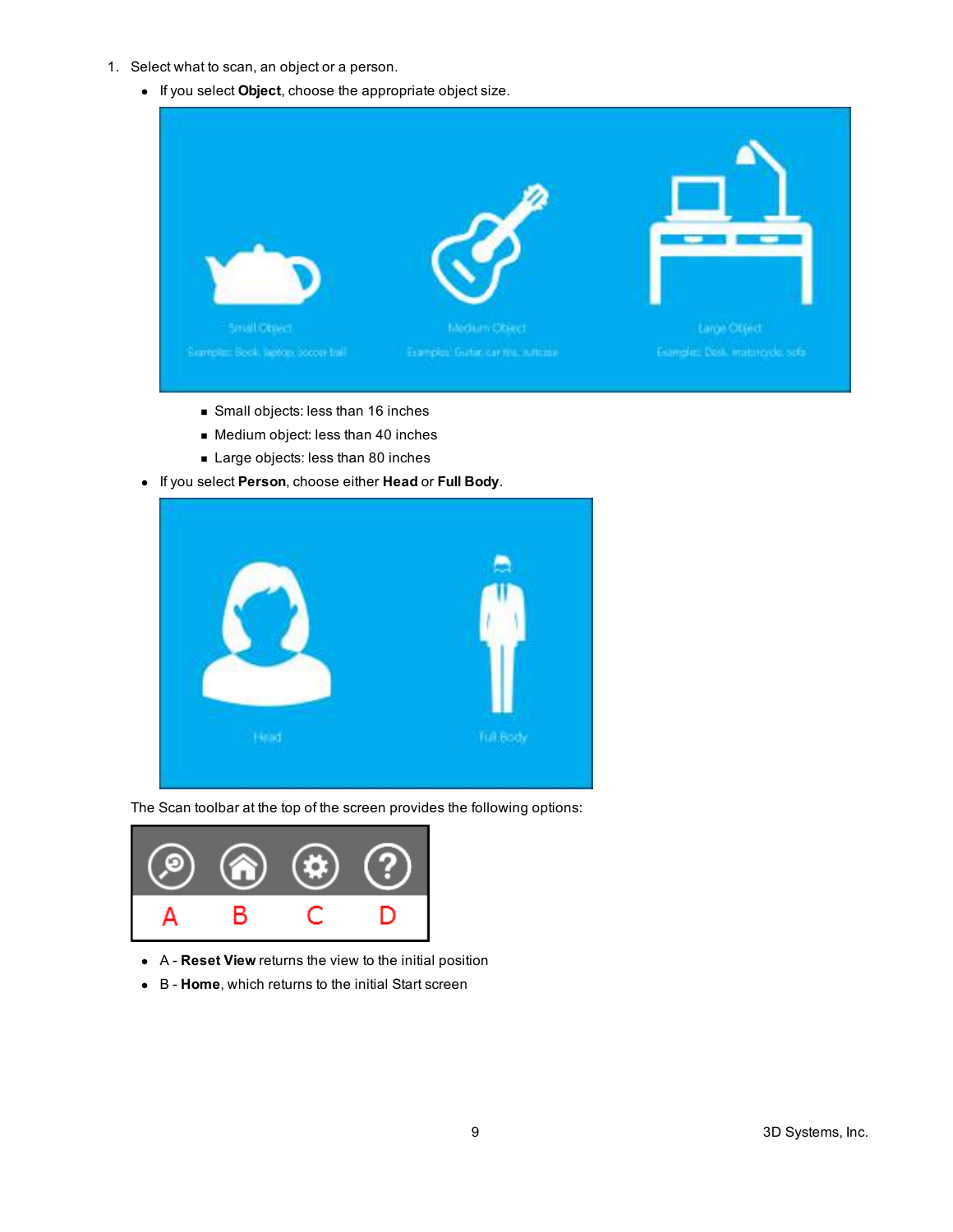- **.** C **Settings** for the current scan
- D **Help**, which shows helpful tips for scanning and model creation
- 2. Click **Start Scan**.

You have approximately 3 seconds to get in place to start your scan.

- 3. Hold the scanner approximately 15 inches away from your subject, and ensure that the image is centered on your computer screen.
- 4. Slowly and steadily move the scanner around the subject while viewing the image on the screen.

#### **Best Practice**

- Remember to keep the image centered on the screen.
- Multiple passes on the object are allowed. If there are gaps in the scanned data after a single pass, continue scanning to try to fill the gaps.
- Holding the scanner still over a portion of the object can also fill data gaps.
- Before scanning a small object or one without a lot of distinct features (such as a standard coffee mug), add some items around the object. This will help the scanner avoid losing tracking by giving it more to lock on to.
- When scanning a human body, begin by aiming at the torso, and then get a whole body contour scan. Finish by scanning the head.
- 5. To pause the scan, click the Pause button.

Click the button again to resume the scan.

6. When you are satisfied with the scan, click **Next** to finish.

#### <span id="page-9-0"></span>**EDIT A SCAN**

Several tools are available as you edit a scan:

• The toolbar at the top of the screen provides the following options when you are editing the current scan:



- <sup>n</sup> A **Undo** erases the last change done on the scan.
- <sup>n</sup> B **Reset View** returns the view to the initial position.
- <sup>n</sup> C **Home** returns to the initial Start screen.
- <sup>n</sup> D **Settings** shows the settings for the current work flow.
- E **Help** shows some helpful tips for scanning.
- <sup>l</sup> **Edit tools**



<sup>n</sup> If you need to crop your scan, use the cursor to drag a window around the part of the scan that you want to keep. When you are finished, click the **Crop** button to remove the part of the scan that you wanted to delete. If an error occurred while cropping, simply click **Undo** and your scan will return to its original state.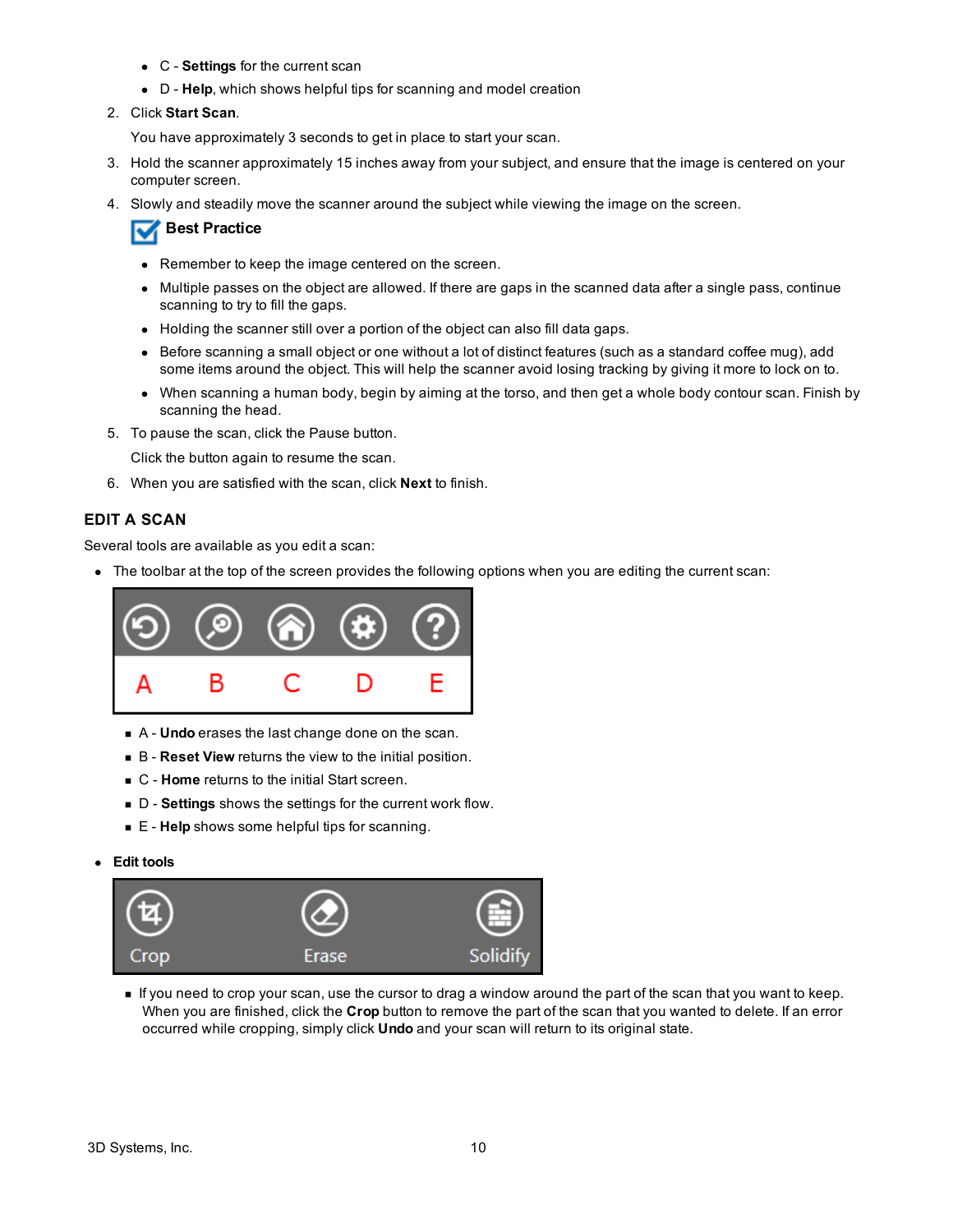- <sup>n</sup> Use the **Erase** tool to remove unwanted portions of your scan. Move the cursor over the area that you want to erase, and then let go of the mouse button; the unwanted portion will be removed.
- **n** The Solidify tool will make your scan print-ready by filling in all the holes and closing the model to make it solid.
- $\bullet$  Enhance **tools**



- <sup>n</sup> To automatically enhance brightness, contrast, and clarity in your scan, use the **Auto Enhance** tool.
- <sup>n</sup> To remove unwanted areas, click the **Trim** tool and drag the cursor over the area you want to slice away. The tool always removes the smaller of the two pieces and deletes the smaller mass.
- <sup>n</sup> To improve the look of the scan, click the **Touch Up** tool and drag the cursor over the area you want to improve.
- <sup>l</sup> **Share tools**



- <sup>n</sup> To save your scan to your computer, click **Save**. You can save the scan as an stl, ply, or obj file format; the formats will work in any 3D modeling software. If you have a 3D printer available on your network, you can choose a printer and open the saved file with the printer's client software.
- **Journal Upload** your scan in order to share and cloud print on Cubify.com.
- <sup>n</sup> If you have the Cube software installed, click **Print**. The software will open automatically. Your scan will show on the Cube's automated print pad, enabling you to print directly to your Cube.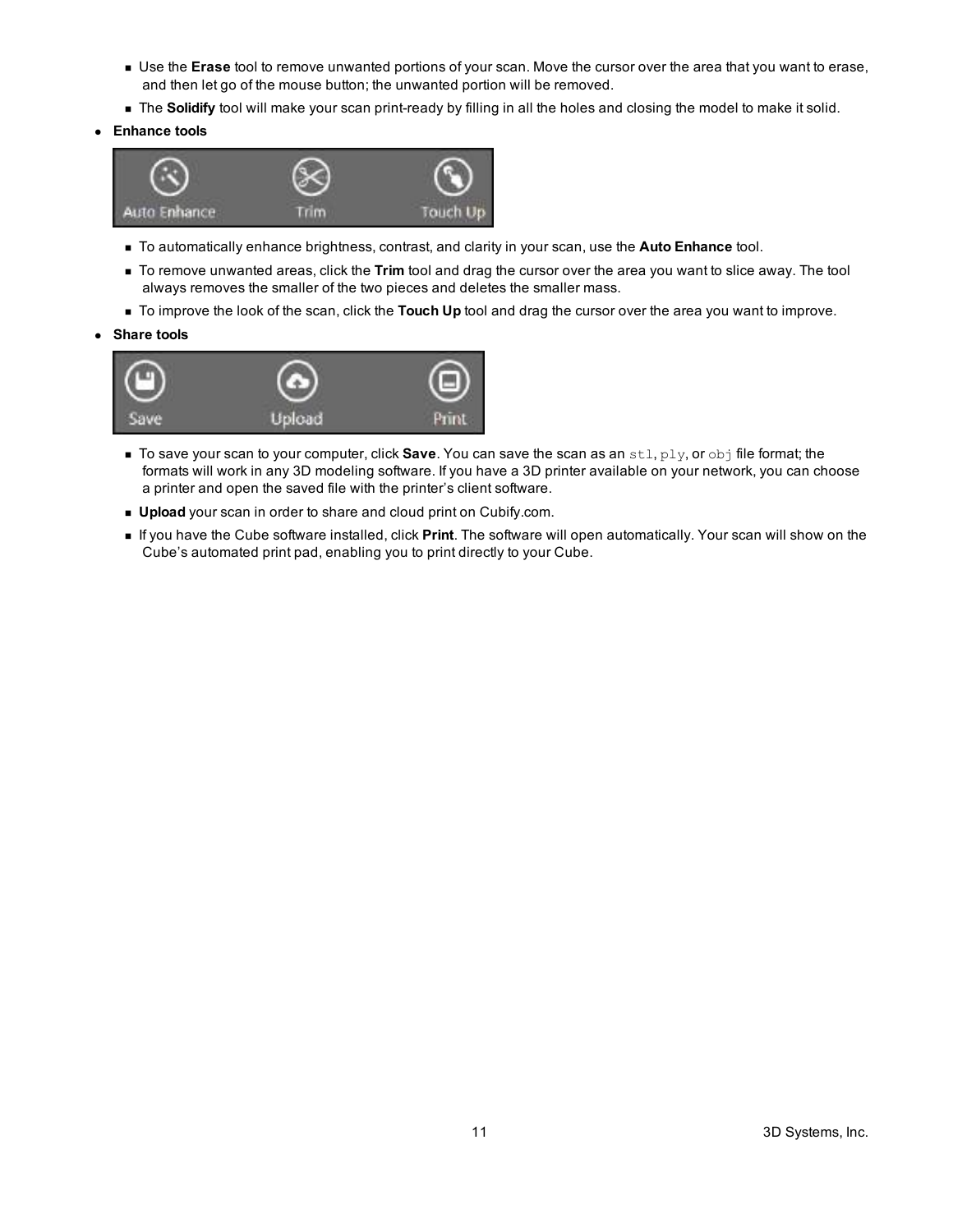## <span id="page-11-0"></span>SENSE SCANNER TIPS AND TRICKS

Use the following tips to get the most from your scanning experience:

- $\bullet$  Lighting
	- Different lighting conditions can affect the quality of a scan. The Sense 3D scanner is designed for indoor use, and will work less than optimally in direct sunlight.
	- Position your subject in a way that will cause as little shadow as possible. You may need to add additional light to reduce shadows.
	- You'll get the best results if the light shines with equal intensity over the subject being scanned. Areas that are less illuminated might show up too dark in the scan, and areas that are over-illuminated might show inaccurate colors.
	- If you scan in darkness, the scanner will capture geometry but not color.
- Positioning
	- In preview mode, make sure that the whole object you want to scan shows yellow on the screen. This helps ensure that you capture the entire object while scanning.
	- Keep the scanner within its optimal distance range of 15 to 60 inches (38.1 to 152.4 cm).
- Motion
	- Multiple passes on the object are allowed. If there are gaps in the scanned data after a single pass, continue scanning to try to fill the gaps.
	- Holding the scanner still over a portion of the object can also fill data gaps.
	- If the 3D view turns white as you're scanning, it's because you're holding the scanner too close to the object being scanned. To correct the view, move the scanner out to at least the minimal defined distance of 15 inches (38.1cm).
- General
	- When scanning a human body, begin by aiming at the torso, and then get a whole body contour scan. Finish by scanning the head.
	- Before scanning a small object or one without a lot of distinct features (such as a standard coffee mug), add some items around the object. This will help the scanner avoid losing tracking by giving it more to lock on to.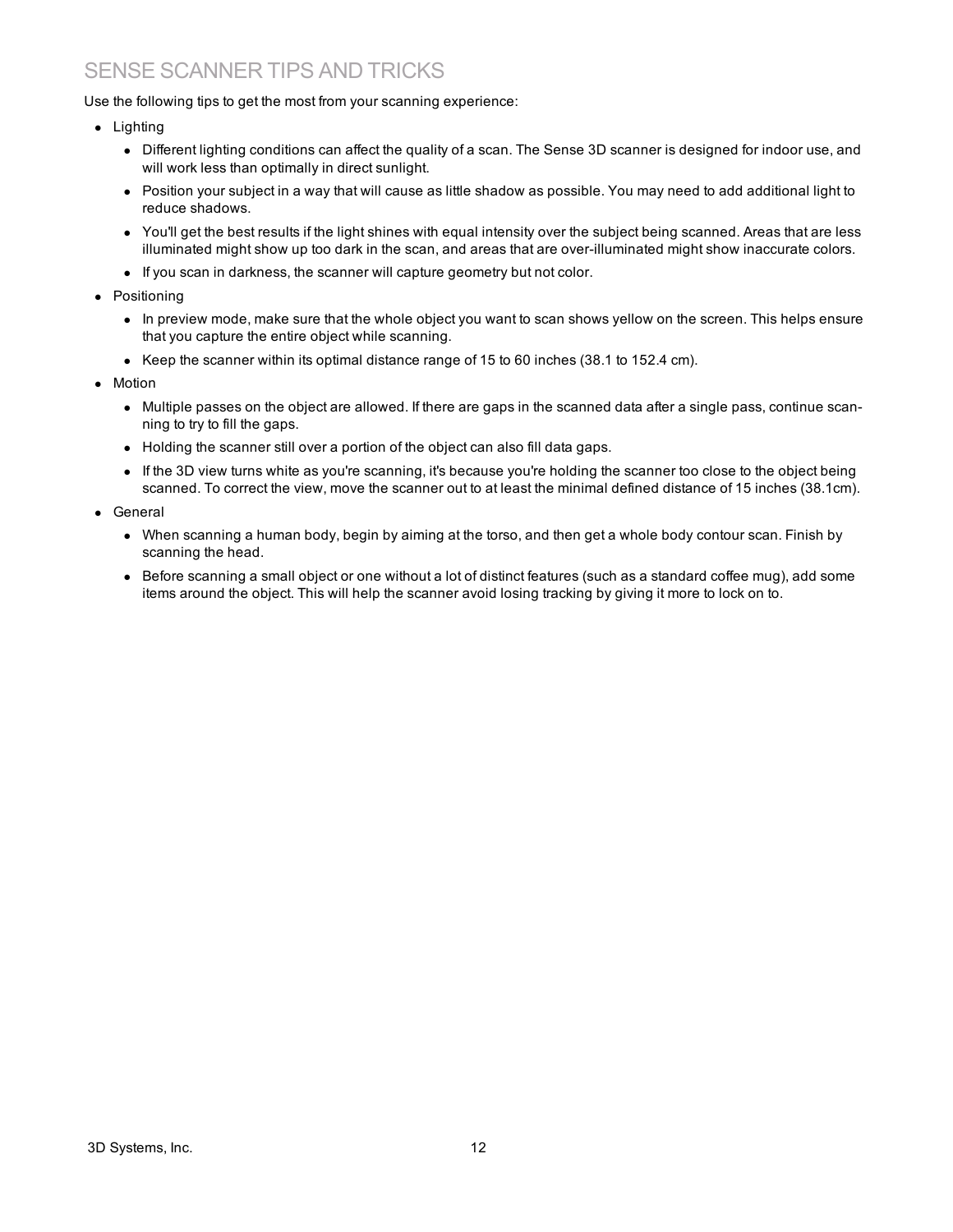## <span id="page-12-0"></span>SENSE SETTINGS

#### <span id="page-12-1"></span>**SCAN SETTINGS**

Modify any scan settings to change the output accordingly.

| Settings           |                        |  |  |
|--------------------|------------------------|--|--|
| Orientation        | Landscape Portrait     |  |  |
| Resolution         | Low Med High           |  |  |
| Object Size        | Small Med Large Custom |  |  |
| Width              | 0.6 <sub>m</sub>       |  |  |
| Height             | 0.6 <sub>m</sub>       |  |  |
| Depth              | 0.6 <sub>m</sub>       |  |  |
| Prompt on Startup  |                        |  |  |
| Object Recognition |                        |  |  |
| Color              |                        |  |  |
| Frame Rate         |                        |  |  |
| Target Ring        |                        |  |  |
| Performance Test   |                        |  |  |
| Tutorial & Video   |                        |  |  |
| About              |                        |  |  |

- Orientation toggle between landscape and portrait scan views. This corresponds to the way that is most comfortable for you to hold the scanner.
- Resolution determines the density of the scan data acquired; higher resolution will yield denser scans, but can slow down the capture speed.
- Object Size determines the size of the scan volume; you can specify this according to the size of the object you are scanning.
	- <sup>n</sup> When Custom is selected, you can specify Width, Height, and Depth values.
	- Prompt on Startup you can toggle the object selection screen on or off at startup.
- Object Recognition attempts to automatically identify and highlight the object you are scanning. The scan data will automatically be cropped to remove everything but the identified object.
- Color Toggle the acquisition of color from the scanner.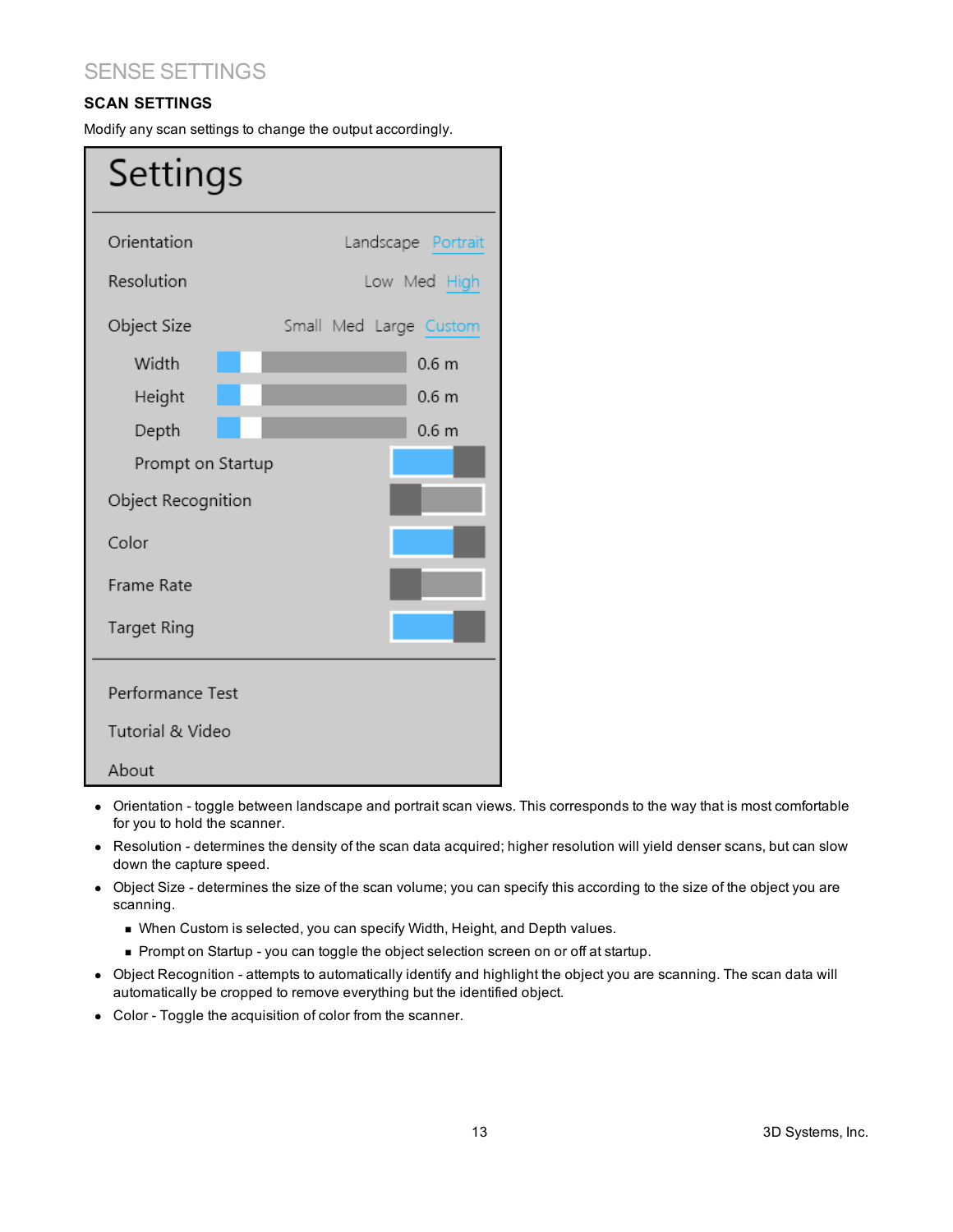- <sup>l</sup> Frame Rate toggles the on-screen display of frames per second (FPS); useful for gauging your computer's capability. The maximum is 30 FPS; a good computer will scan at approximately 10-15 FPS. Anything below about 5 FPS is going to yield a poor scanning experience.
- Target Ring toggles the display of the target ring on your screen; it can be useful for keeping the scanner pointed at the center of the object being scanned.
- Performance Test measures your computer's CPU and graphics card processing power, and recommends the one with the best performance. You are able to switch between the two; the blue highlighting indicates the selected data processing method.

| <b>Performance Test</b> |                                           |  |
|-------------------------|-------------------------------------------|--|
|                         |                                           |  |
|                         |                                           |  |
|                         |                                           |  |
|                         |                                           |  |
| 8<br>process data.      | GPU<br>Sense recommends using your CPU to |  |

- Tutorial & Video shows video on launch; shows on-screen tips for each step of the scanning process.
- <span id="page-13-0"></span>• About - information about the Sense scanner and software

#### **EDIT AND ENHANCE SETTINGS**

Specify any of the following settings during the editing process.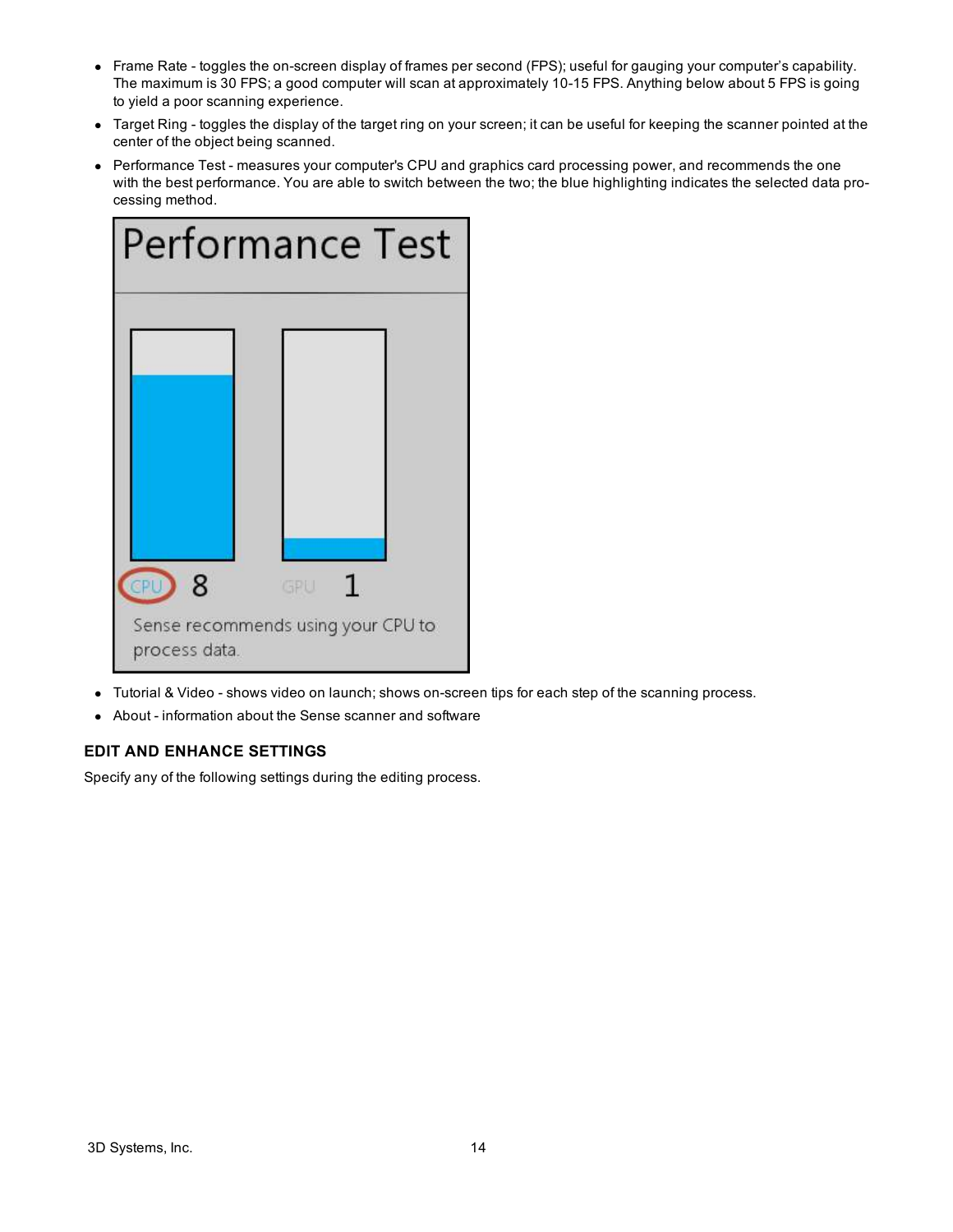| Settings                   |  |
|----------------------------|--|
| Color<br><b>Boundaries</b> |  |
| Edges                      |  |
| Performance Test           |  |
| Tutorial & Video           |  |
| About                      |  |

- Color toggles the display of color on the model.
- Boundaries toggles highlighting of the boundaries of your scan.
- Edges toggles display of the edges of each triangle in your scan.
- Performance Test measures your computer's CPU and graphics card processing power; allows you to switch between the two.
- Tutorial & Video shows video on launch; shows on-screen tips for each step of the scanning process.
- About information about the Sense scanner and software

#### <span id="page-14-0"></span>**EXPORT SETTINGS**

Specify the settings when you share your scan file.



- Export Units units of measure options for exporting your scan.
- Performance Test measures your computer's CPU and graphics card processing power; allows you to switch between the two.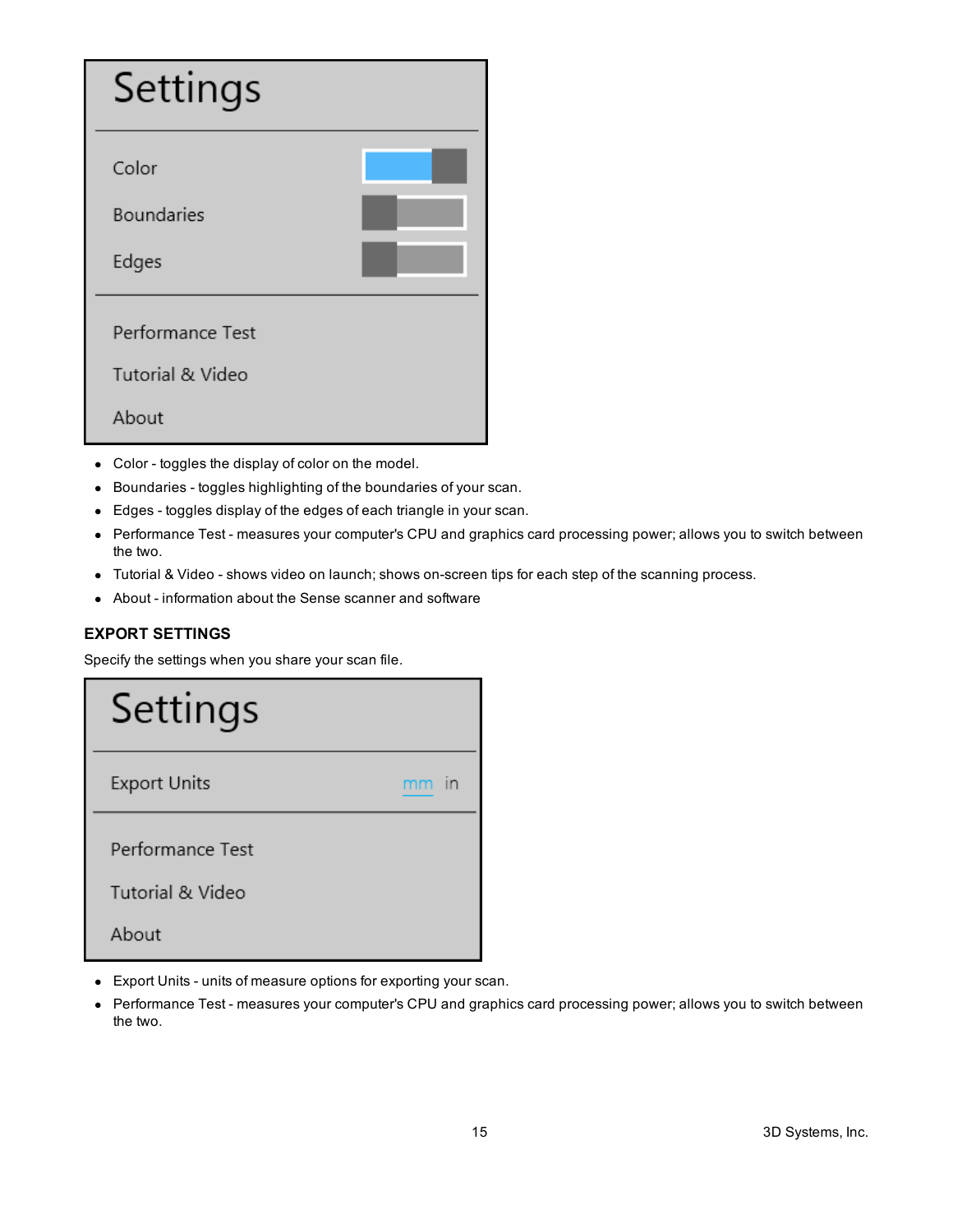- Tutorial & Video shows video on launch; shows on-screen tips for each step of the scanning process.
- About information about the Sense scanner and software